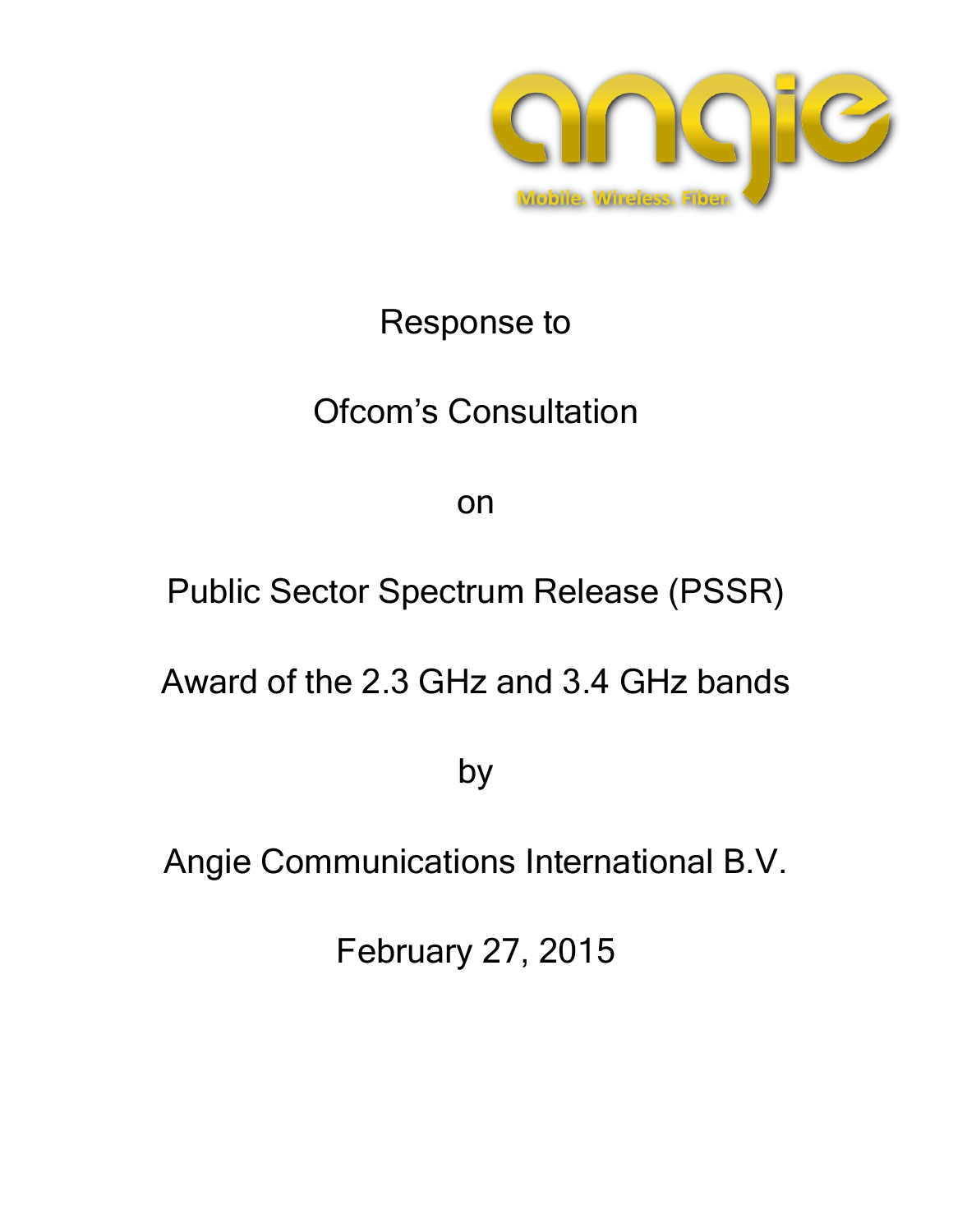### Question 4.1: Do you agree with our proposals for categories and lot sizes in the auction? If you disagree please provide evidence for your position.

In its response to this consultation, Huawei<sup>[1](#page-1-0)</sup> has given reasonable evidence that lots should be at least 20MHz and preferably 40MHz, simply because anything may not be practical in terms of bandwidth. While this may be true, it would also reduce the probability of success to acquire spectrum, or at a very high cost for new entrants such as Angie.

In their responses, BT and Three express their preference of minimum block sizes of 10MHz. BT cites the possibility of strategic bidding and as a result the complication of the bidding process. Three cites the disproportionately high investment required to deploy just 5 MHz worth of spectrum.

In this regard, we agree with BT and Three that the minimum block size should be 10 MHz.

## Question 4.2: Do you have any other comments or views relating to the overview of the spectrum?

No, we do not have any other comments in this regard.

 $\overline{\phantom{a}}$ 

## Question 5.1: Do you agree with our proposals for achieving contiguity, and if not please provide further explanation.

In their response, UK Broadband confirms to agreeing to Ofcom's proposals, and we believe this is an important achievement.

<span id="page-1-0"></span><sup>&</sup>lt;sup>1</sup> Response by Huawei, January 23, 2015. [http://stakeholders.ofcom.org.uk/binaries/consultations/2.3-3.4-ghz](http://stakeholders.ofcom.org.uk/binaries/consultations/2.3-3.4-ghz-auction-design/responses/Huawei.pdf)[auction-design/responses/Huawei.pdf](http://stakeholders.ofcom.org.uk/binaries/consultations/2.3-3.4-ghz-auction-design/responses/Huawei.pdf)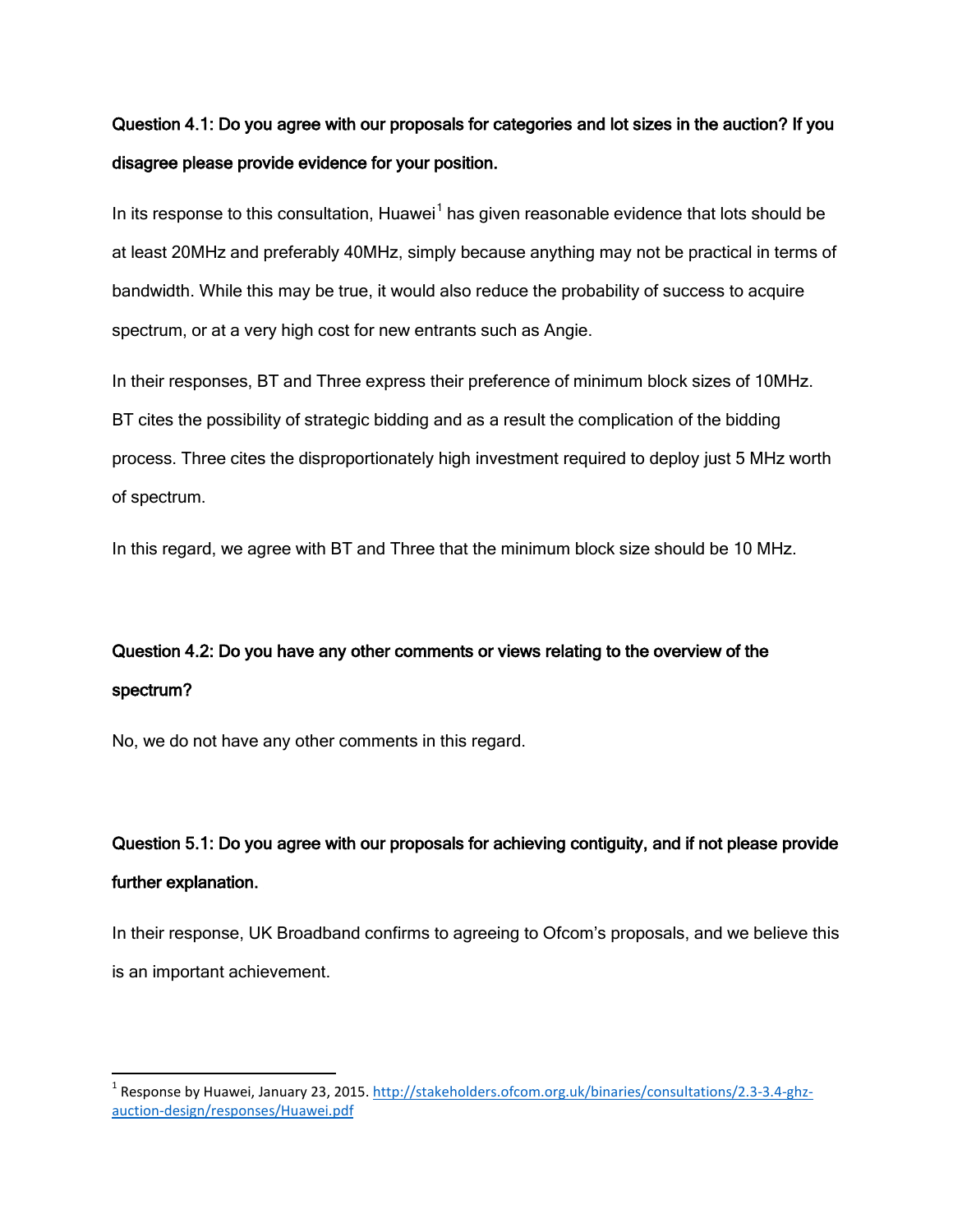#### Question 6.1: Do you agree with our recommendation for an SMRA? If not, please explain why.

In this regard, several responders have given their opinion. After careful deliberation, we do not agree with Ofcom's proposal for an SMRA.

We believe Ofcom should pay heed to the auction proposal from Three that rectifies some perceived problems with Ofcom's SMRA concept.<sup>[2](#page-2-0)</sup>

Question 6.2: Do you agree with our proposals for the SMRA (including withdrawals, minimum requirements and waivers)? Do you have any other comments or views on this proposal? See our answer to Q.6.1., above.

## Question 6.3: Do you agree with our proposals for the CCA? Do you have any other comments or views on this proposal?

For the reasons cited by Three, we recommend Ofcom to consider the modifications proposed by Three, if Ofcom were to proceed with CCA.

# Question 6.4: Do you agree with our proposals for the assignment stage? Do you have any additional views or comments?

Yes, we agree.

 $\overline{\phantom{a}}$ 

<span id="page-2-0"></span><sup>2</sup> As set forth in Section 1 of their response [\(http://stakeholders.ofcom.org.uk/binaries/consultations/2.3-3.4-ghz](http://stakeholders.ofcom.org.uk/binaries/consultations/2.3-3.4-ghz-auction-design/responses/Three.pdf)[auction-design/responses/Three.pdf\)](http://stakeholders.ofcom.org.uk/binaries/consultations/2.3-3.4-ghz-auction-design/responses/Three.pdf) and in their Annex 1 [\(http://stakeholders.ofcom.org.uk/binaries/consultations/2.3-3.4-ghz-auction](http://stakeholders.ofcom.org.uk/binaries/consultations/2.3-3.4-ghz-auction-design/responses/Three_Annex_1.pdf)[design/responses/Three\\_Annex\\_1.pdf\)](http://stakeholders.ofcom.org.uk/binaries/consultations/2.3-3.4-ghz-auction-design/responses/Three_Annex_1.pdf), PREPARED BY Power Auctions LLC.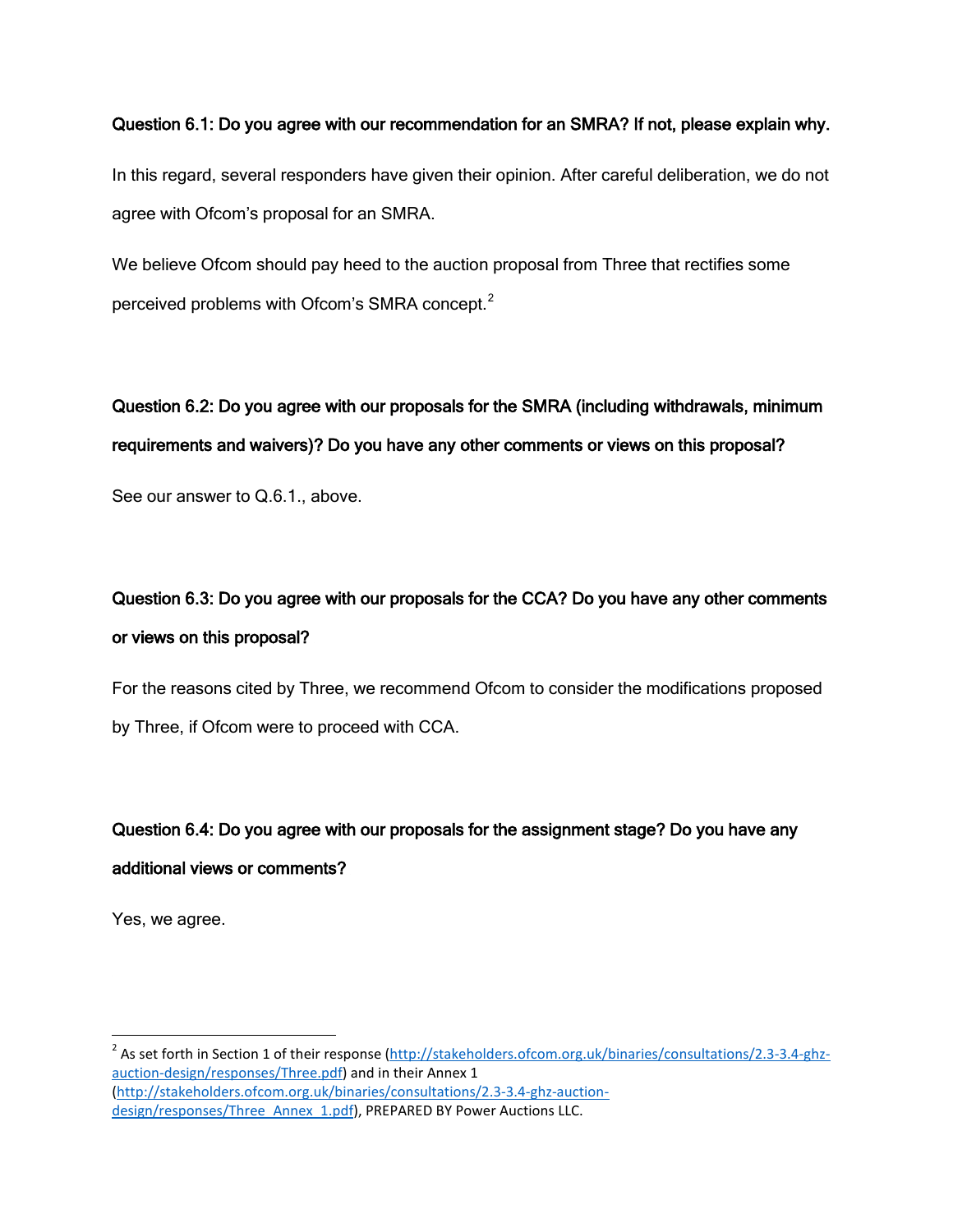#### Question 6.5: Do you have any other comments on auction design?

See our answers to Q.6.1 and 6.3., above.

### Question 7.1: Do you agree with our approach to considering what spectrum is relevant to this competition assessment? Please give reasons for your views.

Yes, we agree with Ofcom's approach in this regard.

# Question 7.2: Do you agree with our view that spectrum at 800 MHz, 900 MHz, 1.4 GHz, 1.8 GHz, 2.1 GHz (paired only), 2.3 GHz, 2.6 GHz and 3.4 GHz is relevant for this competition assessment? Please give reasons for your views.

Yes, we agree with Ofcom's view in this regard.

### Question 7.3: Do you agree that very asymmetric spectrum holdings could give rise to competition concerns? Please give reasons for your views.

Yes, we agree. We also concur with the succinct response provided by UK Broadband in this regard. Furthermore, we request information on Ofcom's action (if any) with regards to BT's 2.6 GHz holdings once it would finalize its acquisition of EE.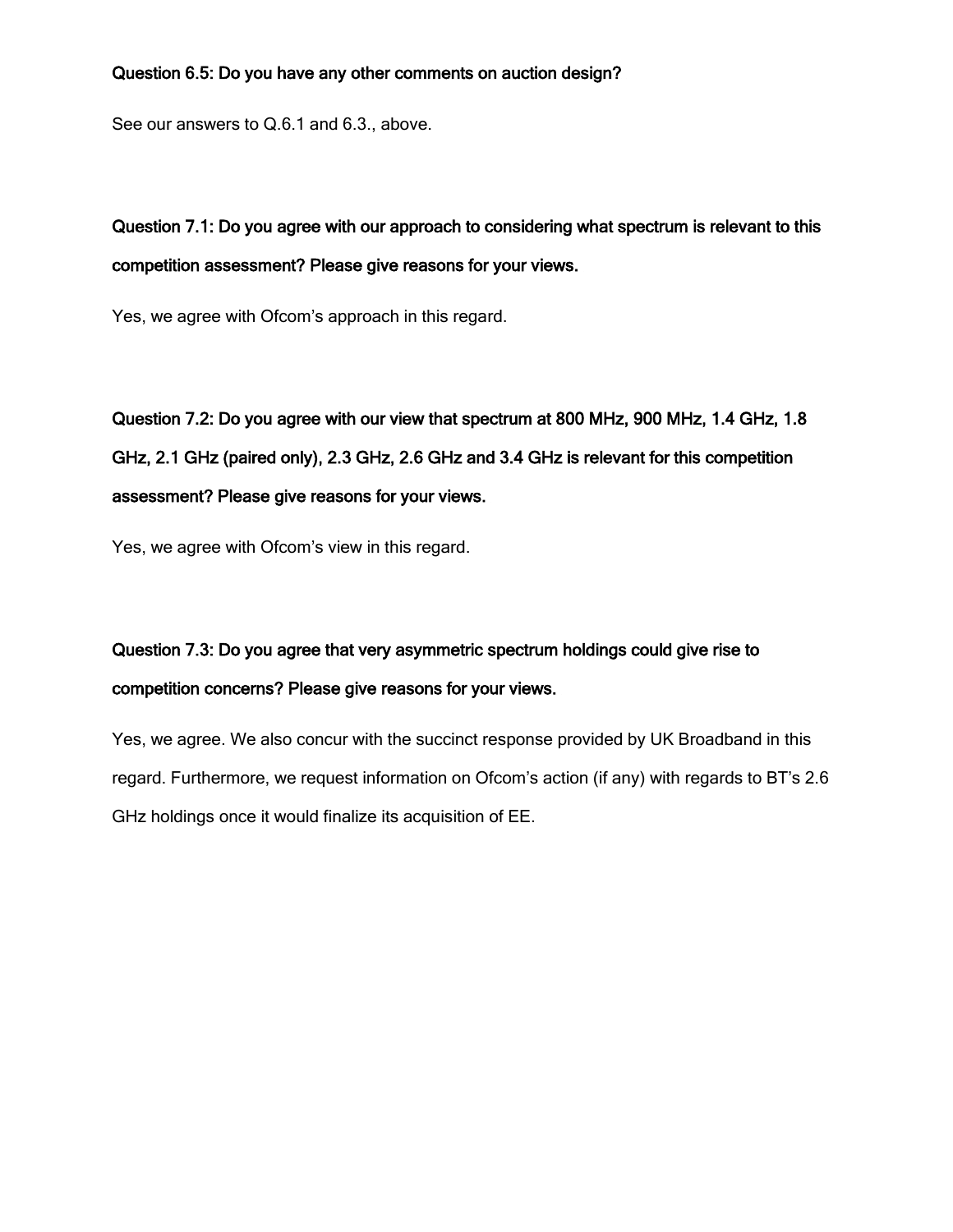Question 7.4: Do you agree with our proposal to impose an overall spectrum cap in the auction equivalent to the overall spectrum cap in the 2013 auction? If our assessment of what spectrum is relevant is correct, do you agree with the proposal for an overall spectrum cap at 310 MHz? Please give reasons for your views.

Yes, we agree that an overall spectrum cap should be used in this auction.

As a large new entrant, we recommend Ofcom to pursue Option 4, spectrum reservation, in combination with Option 3.

In the same regard, we support the overall assessment of H3G (preferring option 3 rather than Ofcom's preferred option 2), but we do not support Three's proposal to exclude 3.4 GHz from this cap.

Question 7.5: Do you agree with our proposals to amend the Mobile Trading Regulations shortly before the PSSR award so as to include relevant spectrum at 1.4 GHz, 2.3 GHz and 3.4 GHz? Please give reasons for your views.

Yes, we agree that the MTR should be amended to include 1.4 GHz, 2.3 GHz and 3.4 GHz. We concur with Three's request that Ofcom must amend these regulations immediately.

# Question 7.6: Do you have any other comments on our assessment of competition effects from the award?

Angie has no further comments in this regard.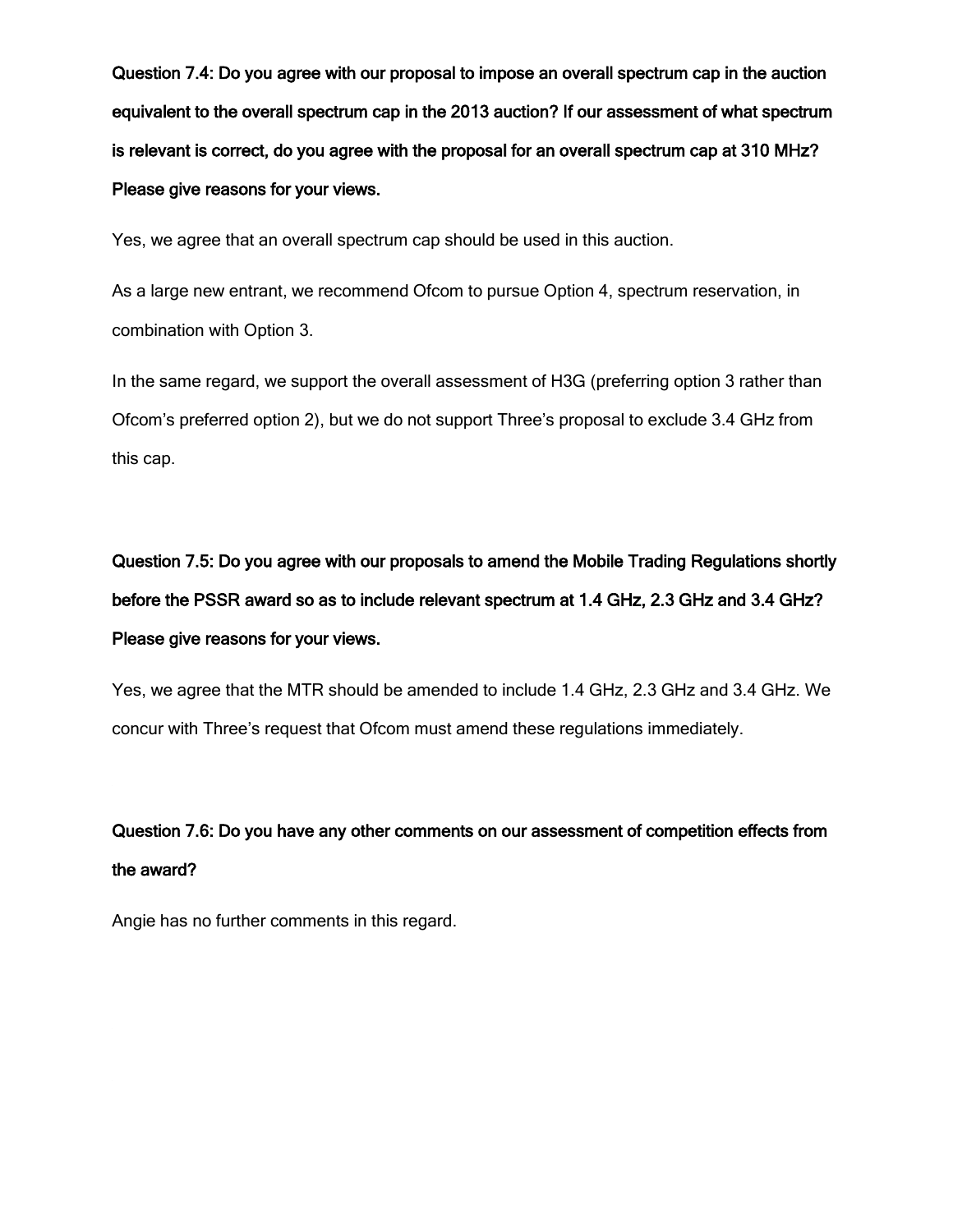Question 8.1: Do you have any comments on the proposals relating to the duration of the initial licence period, our rights to revoke the licence during this period, the charging of licence fees after the end of the initial period and our additional revocation powers following the initial period?

We agree with Ofcom's approach, and we concur with UK Broadband's response in this regard.

### Question 8.2: Do you have any comments on our proposals relating to the territorial extent in the award licences?

Angie will roll out on a nationwide basis. We concur with the approach, recommendations and concerns set forth by Three and UK Broadband in this regard.

Question 8.3: Do you have any views on the merits of the proposed approach to information provision; in particular concerning the type of information that may be helpful and any impacts that publication of information might have both on licence holders and the wider spectrum market?

We concur with the objections and concerns stated by EE in this regard.

We also concur with BT with regards to 24dBm power level threshold for record keeping, and in the case of in-building cells. We'd like to note that this should include those in-building cells and femtocells (or any other device) that are *not* within end customers premises.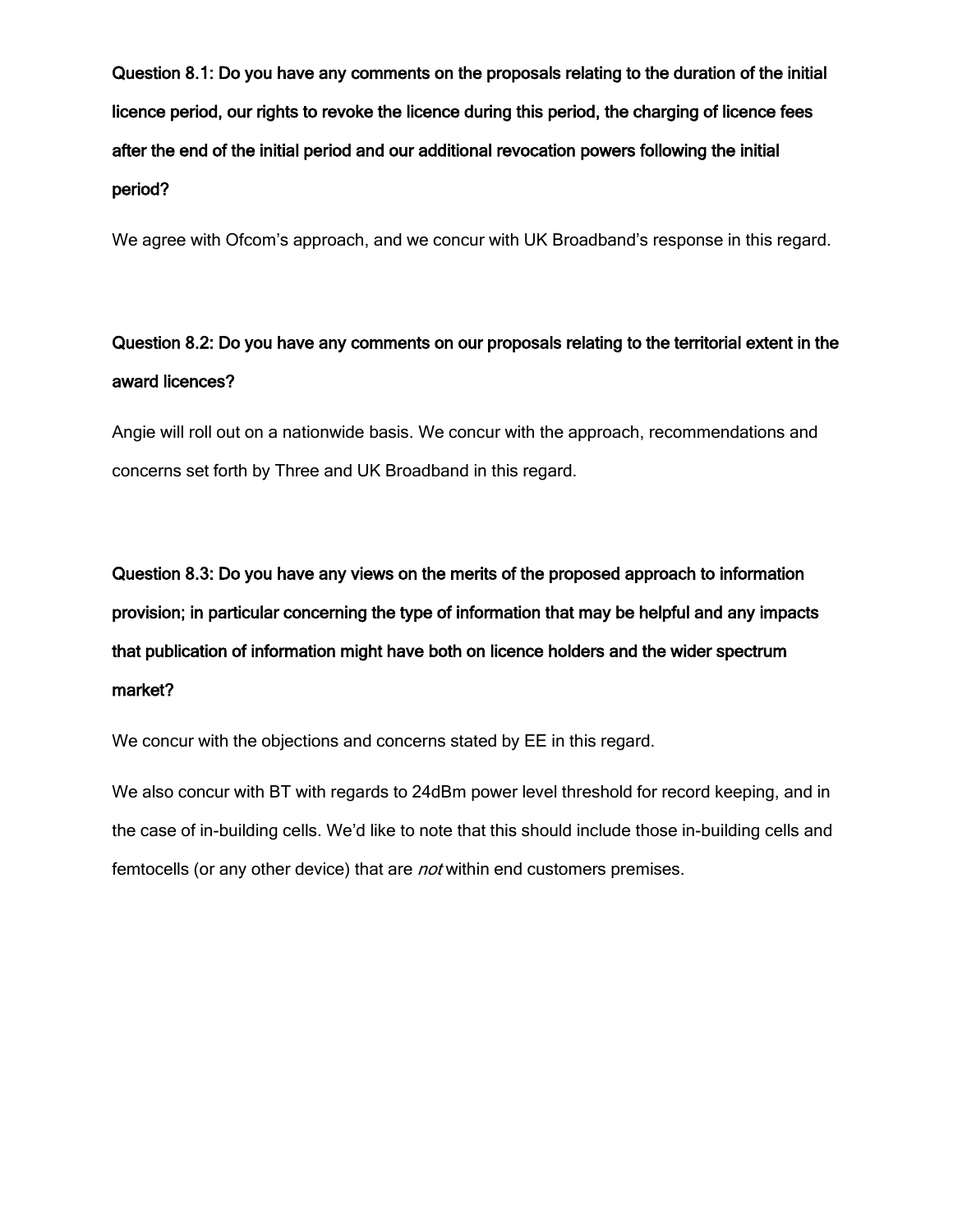## Question 8.4: Do you have any comments on other proposed non-technical licence conditions and the draft licences at Annexes 8 and 9?

We concur with the concerns stated by EE in this regard.

Furthermore, we request Ofcom to include some provisions where licensees would be held to utilizing these bands and thus not "hoard" spectrum. The "use it or lose it" approach would come closest to what we recommend.

We also recommend Ofcom to include some either/or approach, for example, by way of enabling/requiring dynamic sharing, or multi-year leases, especially if the spectrum is unused by the licensee.

# Question 9.1: Of our two possible options to encourage or mandate synchronisation do you prefer Option 1 or Option 2? Please explain your preference for the option and let us know if you have other comments or suggestions.

We concur with UK Broadband's assessement and support their proposal for the third option, which is to allow operators to agree a synchronized frame structure.

### Question 9.2: Do you agree with our proposed frame structure of LTE configuration 2 or equivalent?

No, Angie does not support mandated frame structure configuration. In this regard we concur with the assessment by EE in their response to this consultation. $3$ 

 $\overline{\phantom{a}}$ 

<span id="page-6-0"></span><sup>&</sup>lt;sup>3</sup> Response by EE, page 27[. http://stakeholders.ofcom.org.uk/binaries/consultations/2.3-3.4-ghz-auction](http://stakeholders.ofcom.org.uk/binaries/consultations/2.3-3.4-ghz-auction-design/responses/EE_response.pdf)[design/responses/EE\\_response.pdf](http://stakeholders.ofcom.org.uk/binaries/consultations/2.3-3.4-ghz-auction-design/responses/EE_response.pdf)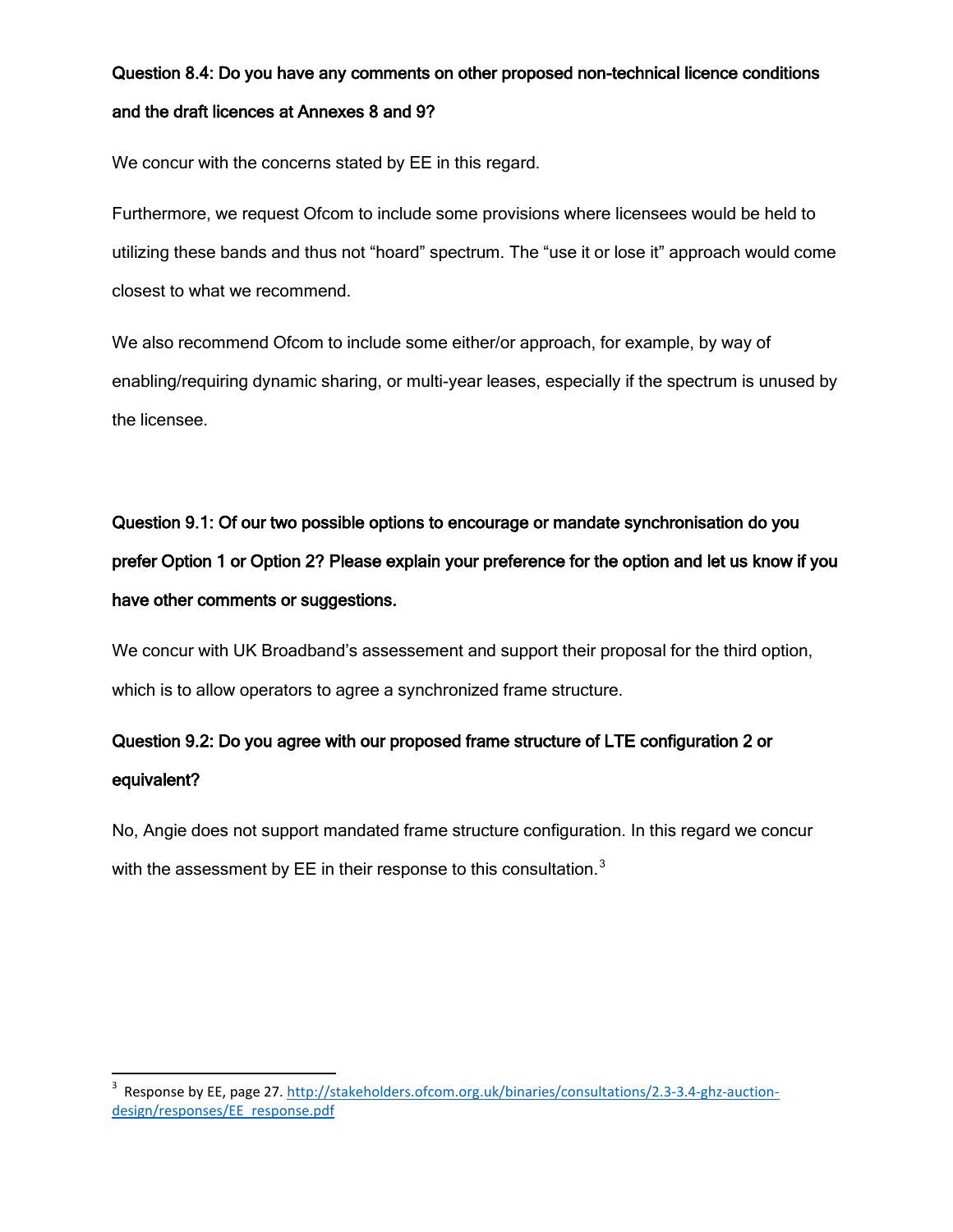# Question 9.3: Do you agree with our proposal that indoor small cells, with power levels up to 24 dBm, do not need to synchronise?

Yes, we agree, and we concur with BT in this regard.

Question 9.4: Do you agree with our approach in the Inter-operator Synchronisation Procedure?

Yes, we agree with Ofcom's approach.

Question 9.5: Do the parameters to be provided in the Inter-operator Synchronisation Procedure give you sufficient certainty at the time of the award for your future deployments? If not can you provide further information on what extra detail information would need to be covered?

Please see answer 9.2.

Were Ofcom to proceed with this procedure, we believe the described parameters provide sufficient certainty.

Question 9.6: Would any of the potential changes to the procedure that we have considered made within the first 12 months following the award have a significant impact to a network that has been deployed in the interim? If so please explain any concerns.

No specific comment. Since it is not entirely clear which elements of the procedure could be subject to change, we cannot –as of yet- quantify the ramifications of such changes. We do, however, concur with the concerns stated by EE in their response in this regard.